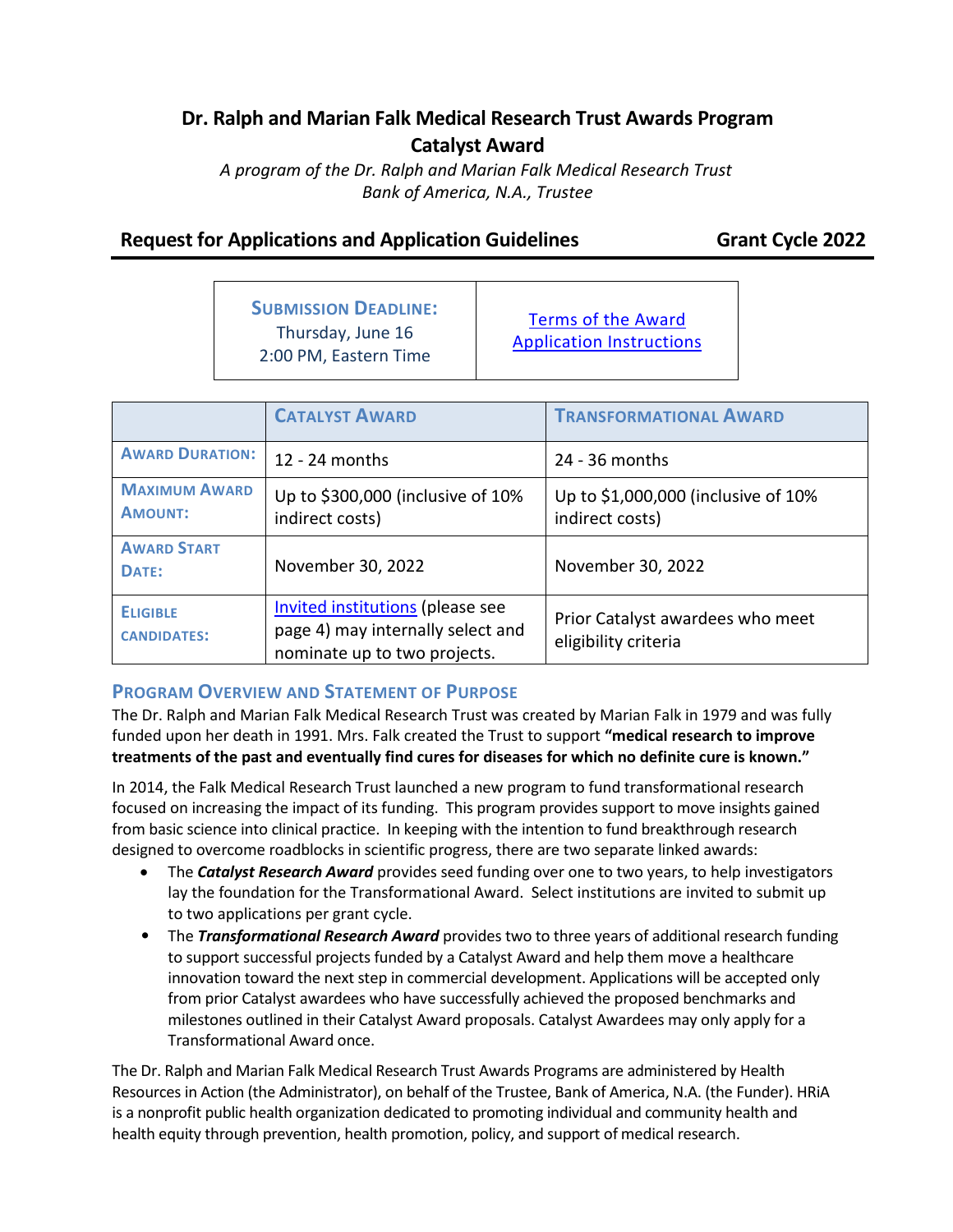## **RESEARCH FOCUS**

This program is designed to support high-risk, high-reward projects that address critical scientific and therapeutic roadblocks. If successful, these projects will open new avenues for treating and curing disease. The Program has three principal areas of focus:

- 1. Identification of biological markers of disease activity and progression,
- 2. Identification of targets for therapeutic interventions, and
- 3. Development of therapeutic agents that will disrupt, arrest, or prevent the disease process.

Applications should be responsive to one of the three principal areas of Research Focus and have high translational potential. Proposals that are not responsive to the mission of the Trust will not be reviewed and the nominating institution may be removed from eligibility. Applications must include clear, achievable milestones that will lead to outcomes expected to have high impact on improving the lives of individuals suffering from disease. Applications for clinical trials will not be accepted.

All stages of the translational research pipeline are eligible for Falk funding. Applicants will be asked to make clear in the application which stage of translation the proposal is targeting.

| <b>Early stage</b>    | Early preclinical development from biomarker or target identification and<br>validation to proof of concept, up to development of a lead therapeutic                                                                   |  |  |  |
|-----------------------|------------------------------------------------------------------------------------------------------------------------------------------------------------------------------------------------------------------------|--|--|--|
| Late stage            | Lead optimization through drug candidate selection and IND-enabling studies                                                                                                                                            |  |  |  |
| <b>Pre-transition</b> | Late-stage projects that need one or more critical experiments (e.g., lead<br>candidate testing in non-human primates) to satisfy a transition requirement (i.e.,<br>FDA IND filing, venture capital investment, etc.) |  |  |  |

## **CATALYST AWARD GUIDANCE TO APPLICANTS**

The Catalyst Research Award Program provides one to two years of seed funding to enable planning and development of projects, teams, tools, techniques, and management infrastructure necessary to successfully compete for two- to three-year awards through the Transformational Research Award Program. Successful applications will describe the objectives of an overall research program and provide a detailed timeline outlining the milestones and benchmarks expected to be achieved during the Catalyst Research Award. The work proposed in the Catalyst submission will serve to demonstrate the scientific promise, infrastructure, methods, and preliminary data in support of further transformational research. Achievement of the milestones in the Catalyst proposal should indicate that the proposed innovation has sufficient translational promise to warrant further investment through a subsequent Transformational Award.

Catalyst Awards provide an opportunity to conduct preliminary work on high-risk, high-reward research addressing a wide variety of clinical disease areas. The target of the Falk Catalyst's funding are projects at the intersection of technology and clinical science, intended to move from basic science insights towards solutions, techniques, and tools that can be transferred to clinical practice in the near term. The Catalyst Awards are a steppingstone to eligibility for the Falk Transformational Awards Program. Catalyst research projects must describe specific **milestones and benchmarks** that if successfully met, would then enable recipients to apply for additional funding through the two-year Transformational Awards program.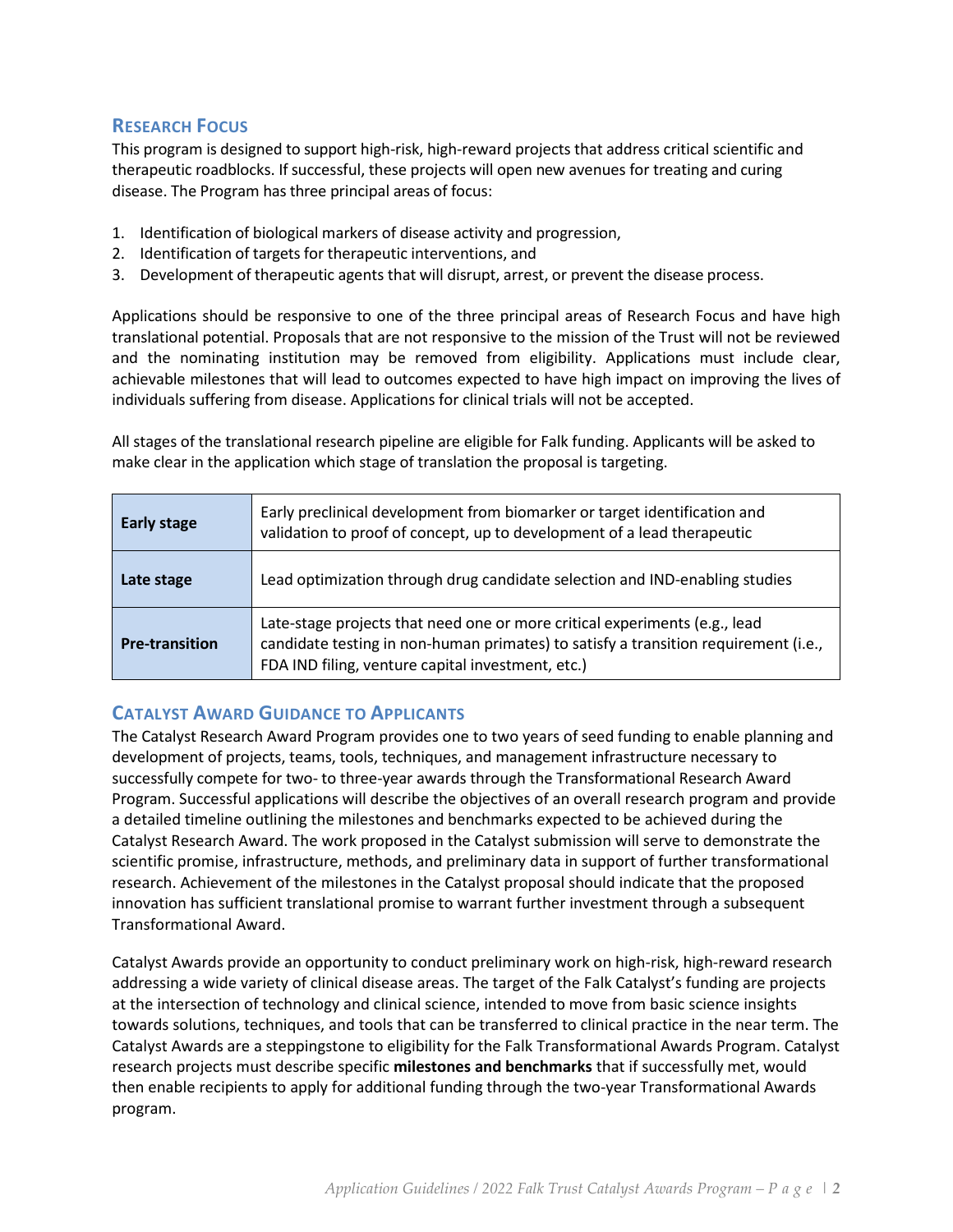*The number of Catalyst Awards available will be determined by the Trustee each year, depending on the availability of funds and the merit of the applications received.*

## **ELIGIBILITY CRITERIA**

Translational research projects must be nominated b[y invited Institutions,](#page-3-0) and conducted by an investigative team including an administrative lead based at the nominating institution.

- The administrative lead applicant (Principal Investigator) must hold a full-time faculty appointment.
- PIs and multi-PIs must be independent investigator(s) with demonstrated institutional support and the specialized space and facilities needed to conduct the proposed research.
- Applicants and key personnel may not have funding support for a similar project.
- United States citizenship is not required; visa documentation is not required.
- Each PI may only submit one application.

## **COLLABORATIONS**

The Trust encourages investigative teams that involve synergistic collaborations between industry, government, academic and disease-advocacy organizations. Collaborations are encouraged to integrate teams horizontally across different disciplines, to involve both PhD and MD researchers, and to integrate teams vertically in terms of investigator seniority.

Collaborations should combine complementary expertise capable of addressing roadblocks and accelerating achievement of critical research objectives. Proposals may extend or apply such ongoing collaborations or establish new ones.

Awards will be made via a contract awarded to a single invited institution responsible for satisfying the administration, performance, and reporting requirement of the contract. Other collaborating organizations, both non-profit and for-profit, may be sub-contracted to the lead institution and must designate a lead principal investigator who is responsible for performance under the contract.

In support of this collaborative approach, the Catalyst Program may provide funding to investigators for:

- Identifying any competencies necessary to complete the project that are not available within the applicant institution,
- Identifying collaborators who will provide those competencies,
- Building relationships and negotiating contracts between institutions,
- Internal development of critical expertise or tools that are not available from external sources, and
- Building the management infrastructure to support future project proposals.

## **PROJECT KEY PERSONNEL, DEFINITIONS:**

- **Principal Investigator (PI):** One principal investigator (Applicant) must be identified as the lead or administrative PI of the award, who will be responsible for all grant reporting and fiscal management. The lead or administrative PI will be the main contact for budget and reporting management.
- **Multiple Principal Investigators (Multi-PIs):** Multi-PIs may be proposed for projects that involve a team science leadership approach. The application should describe the need for multiple PI management.
- **Collaborators:** Collaborators may share Award funding.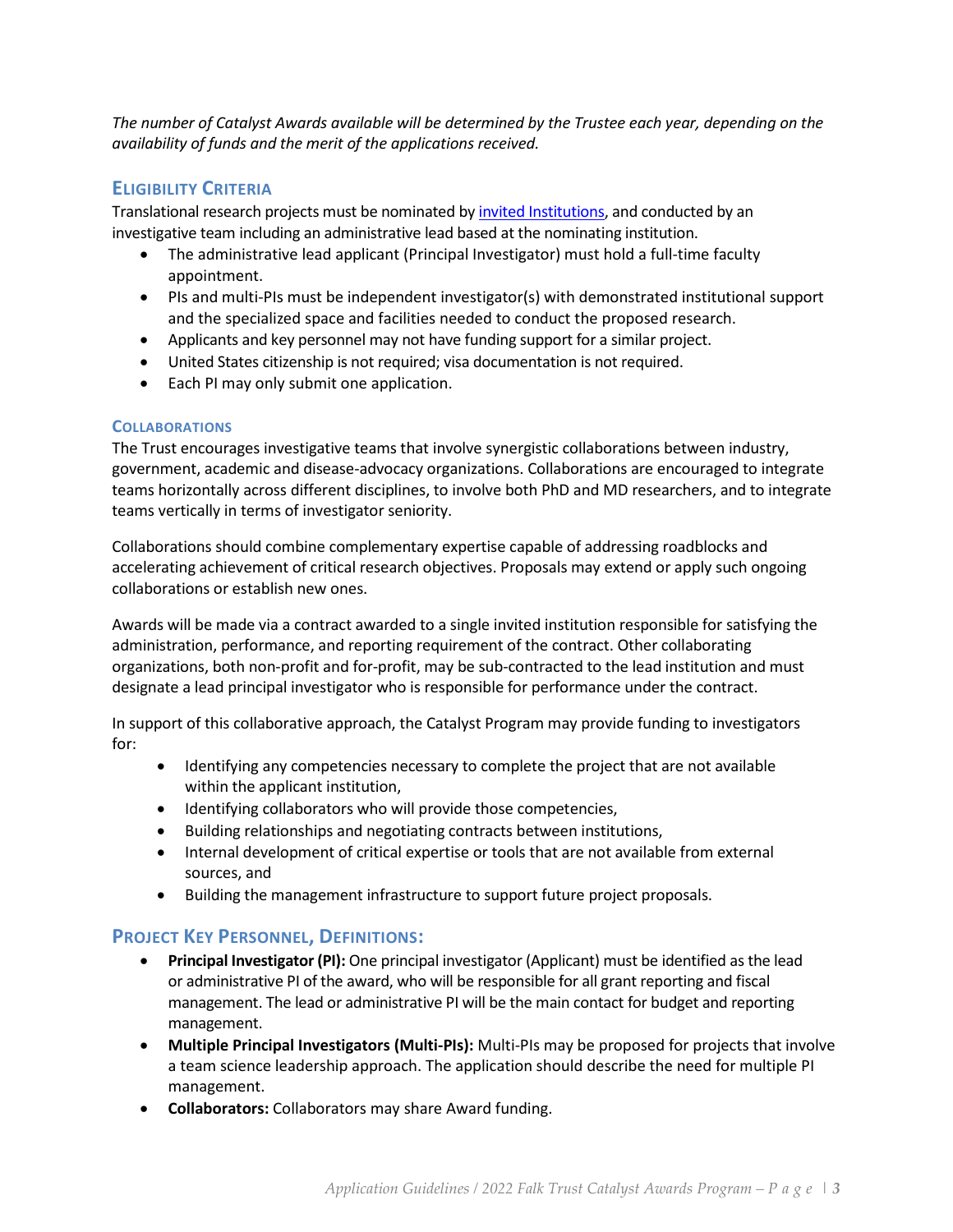# <span id="page-3-0"></span>**2022 INVITED INSTITUTIONS**

| <b>Brown University</b>                                                                                                             | $RI*$                                             |
|-------------------------------------------------------------------------------------------------------------------------------------|---------------------------------------------------|
| Case Western Reserve University                                                                                                     | OH                                                |
| Cincinnati Children's Hospital                                                                                                      | OH                                                |
| <b>Cleveland Clinic</b>                                                                                                             | <b>OH</b>                                         |
| Indiana University                                                                                                                  | IN                                                |
| Leukemia & Lymphoma Society, Illinois Chapter (Nominated projects may<br>be based at any Midwestern nonprofit research institution) | IL, IN, IA, KS, MI, MN, MO,<br>NE, ND, OH, SD, WI |
| Lurie Children's Hospital (formerly Children's Memorial Hospital)                                                                   | L                                                 |
| Loyola University                                                                                                                   | L                                                 |
| Mayo Clinic                                                                                                                         | <b>MN</b>                                         |
| Medical College of Wisconsin                                                                                                        | WI                                                |
| Michigan State University                                                                                                           | MI                                                |
| Northwestern University                                                                                                             | IL                                                |
| <b>Rush University</b>                                                                                                              | L                                                 |
| Shirley Ryan AbilityLab (formerly Rehabilitation Institute of Chicago)                                                              | IL                                                |
| <b>Stanford University</b>                                                                                                          | $CA*$                                             |
| The Ohio State University                                                                                                           | <b>OH</b>                                         |
| Thomas Jefferson University                                                                                                         | PA*                                               |
| University of Chicago                                                                                                               | IL                                                |
| University of Cincinnati                                                                                                            | <b>OH</b>                                         |
| University of Illinois - Chicago                                                                                                    | L                                                 |
| University of Illinois - Urbana-Champaign                                                                                           | IL                                                |
| University of Iowa                                                                                                                  | IA                                                |
| University of Kansas Medical Center                                                                                                 | ΚS                                                |
| University of Michigan                                                                                                              | MI                                                |
| University of Minnesota                                                                                                             | MN                                                |
| University of Nebraska Medical Center                                                                                               | ΝE                                                |
| University of Wisconsin                                                                                                             | WI                                                |
| Washington University in St. Louis (WUSTL)                                                                                          | <b>MO</b>                                         |
| <b>Wayne State University</b>                                                                                                       | MI                                                |
| <b>Yale University</b>                                                                                                              | $CT^*$                                            |
| * Institutions outside of the Midwest                                                                                               |                                                   |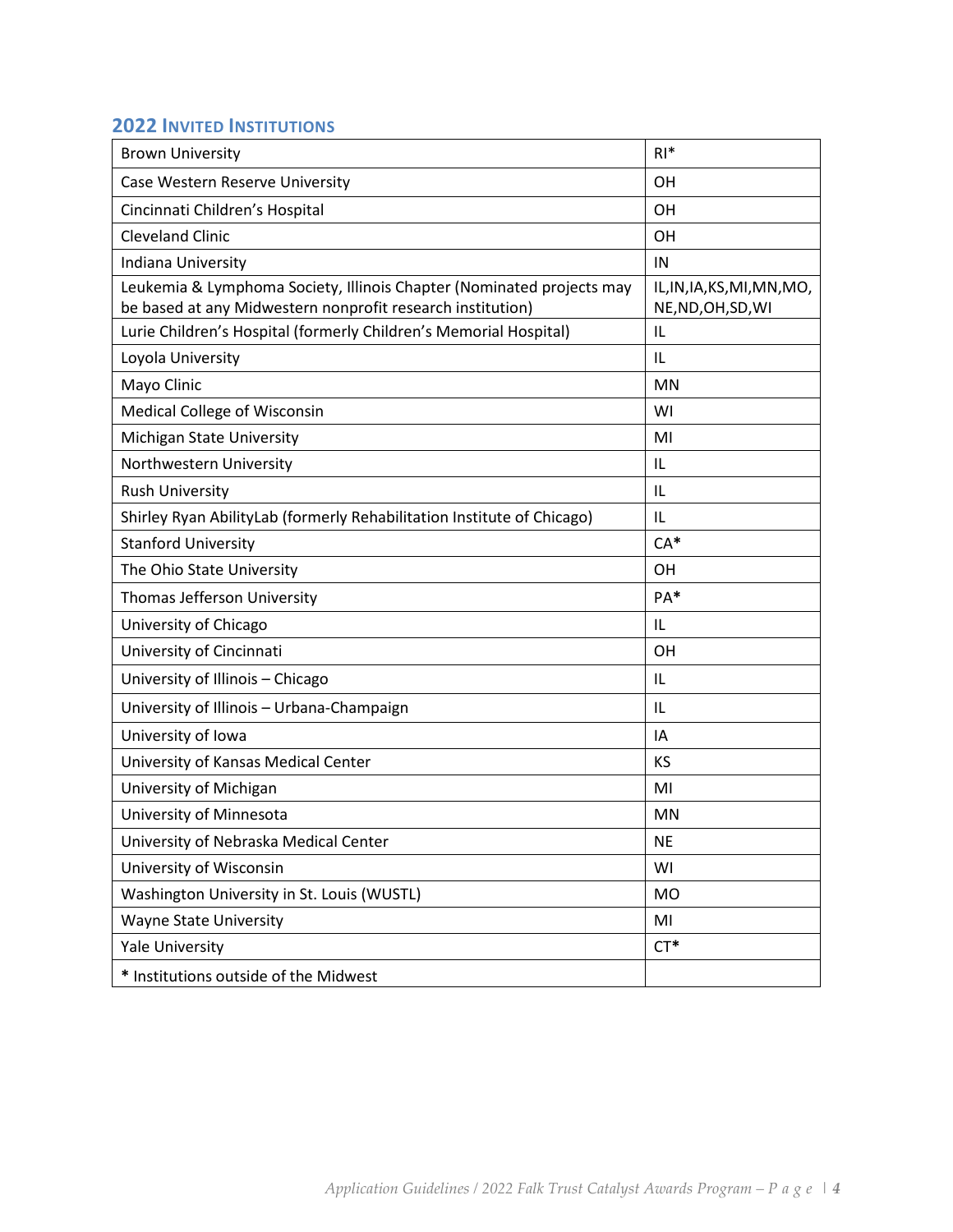## **DURATION AND AWARD AMOUNT**

We have seen in previous cycles that the duration and award amount of the Falk awards has not always been well-matched to the science proposed. For example, while projects in the later stage of translation or based in large, well-staffed labs may be well-positioned to begin immediately upon receipt of funding and may progress quickly, other projects at earlier stages and/or based in smaller groups where additional staff need to be hired sometimes need more time. To address this issue, *we will allow applicants flexibility to select the most appropriate duration and budget for their work, up to the stated limits*.

Given the variety of scientific approaches and types of research that could address the goals of this program, we expect proposals to be of varying duration and cost. Only proposals in which the award duration and budget accurately reflect the needs of the project will advance to the final stage of review. **To ensure the best chance of receiving funding, applicants should request the amount of time and budget that is essential to the proposed research, and clearly justify these choices in the application and budget justification section.** Due to the increased flexibility in the award duration, proposed timelines and milestones should be realistic, and No Cost Extensions will only be approved in exceptional cases.

Falk Catalyst and Transformational funding is intended to support the time-limited project proposed, not the long-term general infrastructure of the institution. If institutions do not have the required equipment to conduct a project, researchers should seek collaborators to help them access it. Plans to purchase equipment with Falk funding will be scrutinized, and equipment requests may be disallowed without opportunity to re-budget.

| <b>Translational</b> | Project moves a basic science insight toward a solution, technique, or tool that  |  |  |  |  |
|----------------------|-----------------------------------------------------------------------------------|--|--|--|--|
| <b>Potential</b>     | can be transferred to clinical practice in the near term.                         |  |  |  |  |
|                      | Transformational Award projects must have achieved their Catalyst Award           |  |  |  |  |
|                      | benchmarks and milestones and should move an exciting healthcare innovation       |  |  |  |  |
|                      | toward the next step in commercial development. High translational potential is   |  |  |  |  |
|                      | an essential prerequisite for a favorable score.                                  |  |  |  |  |
| Impact               | The proposed research project addresses a critical scientific or therapeutic      |  |  |  |  |
|                      | roadblock, will open a new avenue for treating or curing a disease, and will have |  |  |  |  |
|                      | high impact on improving the lives of patients, if successful. May be high risk.  |  |  |  |  |
| Investigative        | The investigative team has the right combination of expertise and high potential  |  |  |  |  |
| <b>Team</b>          | to successfully carry out the project, and access to necessary infrastructure.    |  |  |  |  |
|                      | Collaboration with synergistic industry, government, academic, or disease-        |  |  |  |  |
|                      | advocacy organizations that integrate complementary expertise is an additional,   |  |  |  |  |
|                      | but not required, positive factor.                                                |  |  |  |  |
| Project              | The proposed work is based on sound precedents and a clear rationale.             |  |  |  |  |
|                      | Objectives are technically feasible. Research methodology is realistic and        |  |  |  |  |
|                      | sufficiently powered. Catalyst Award milestones and benchmarks should have        |  |  |  |  |
|                      | potential to demonstrate that the innovation warrants further investment          |  |  |  |  |
|                      | through a subsequent Transformational Award. Requested budget and duration        |  |  |  |  |
|                      | are appropriate and realistic for the research proposed.                          |  |  |  |  |

### **REVIEW CRITERIA**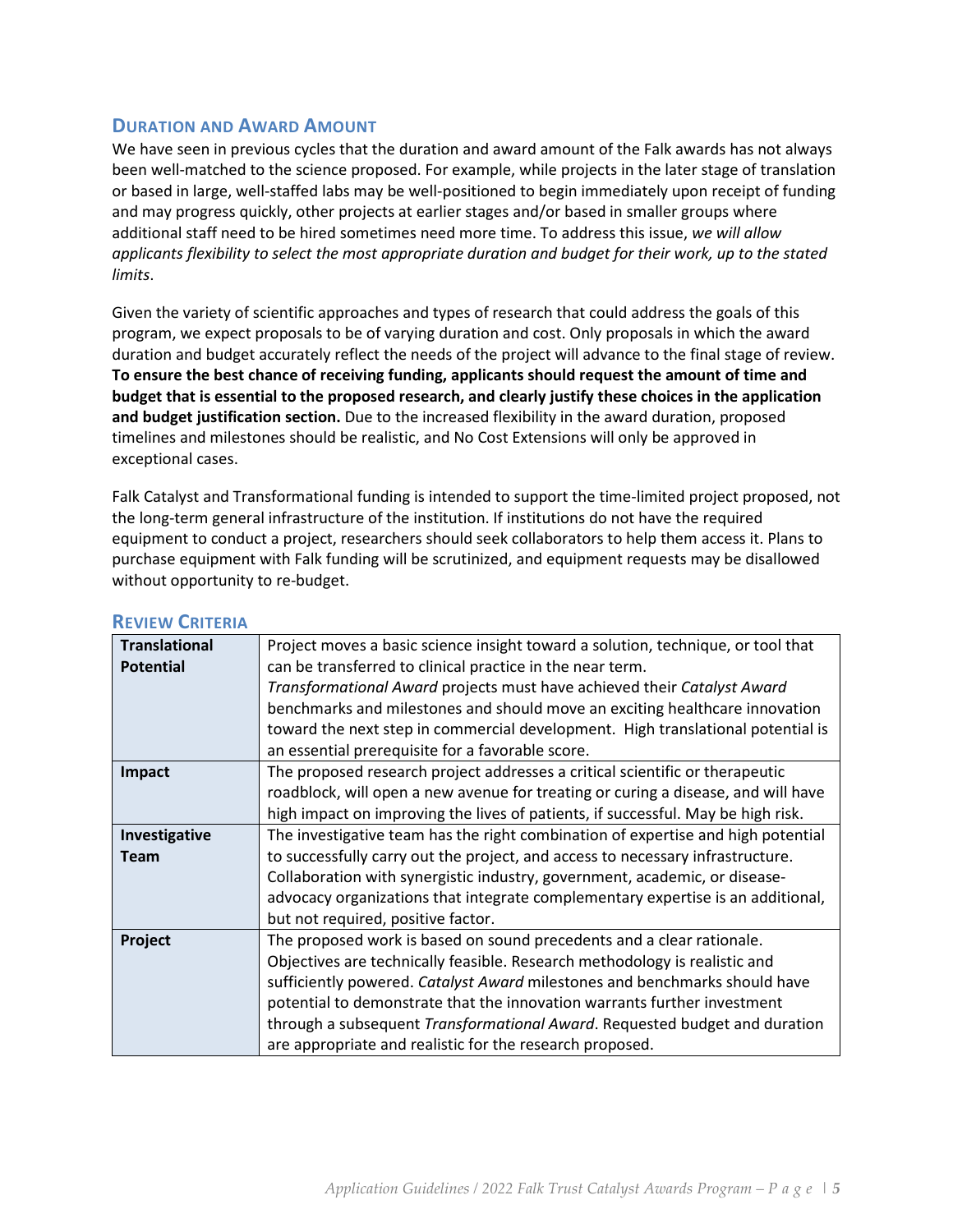## **PROPOSAL WRITING TIPS**

**Applicants are strongly encouraged to prioritize good grant writing in drafting their applications to maximize their chances of being funded.** The quality of the written proposal is a important factor in the scoring of proposals, in addition to the quality of the science and the team, and the impact the work will have on patients. The Review Committee is composed of a multi-disciplinary group of professionals such as venture capital investors, biotech executives, and academic researchers, with translational expertise and the ability to assess a wide range of proposal topics. Characteristics of a well-written proposal include the following:

- Main points are communicated clearly and concisely. The big picture of what will be done, why it is important, and how it will advance a project to the next stage of translation is clear.
- The language is understandable to a general scientific audience. When jargon must be used, it is clearly explained, and complex technical points are put in context.
- Concise/essential background, aims, experiments, milestones, and analysis plan are connected using clear logic, and key choices are justified.
- For products that aim to enter a competitive environment, the proposal makes clear how the eventual product will be differentiated in a way that supports commercialization.
- Goals and metrics of success are well-defined.
- The impact of the work and how it will lead to a substantial advance in translational research should be clear.
- Any scientific or budgetary overlap with other current or pending support is clearly described, including a plan to avoid duplication of funding.
- Budgets should reflect the amount needed to conduct the proposed research. The maximum budget should not be requested unless it is genuinely needed.
- The timeline should be feasible, as no cost extensions will only be awarded in exceptional cases.

Applicants are encouraged to seek feedback on their proposals within their institutions and externally. Examples of successful proposals can be found in the grant-writing tip sheets for NIH research grants. Institutions and colleagues may also be willing to provide examples of well-written and successful grant applications.

## **Suggested resources:**

Secrets to Writing a Winning Grant[: https://www.nature.com/articles/d41586-019-03914-5](https://www.nature.com/articles/d41586-019-03914-5) NIH grant writing tips:

<https://www.nlm.nih.gov/ep/Tutorial.html>

<https://www.nimh.nih.gov/funding/grant-writing-and-application-process/grant-writing-tips.shtml> [https://grants.nih.gov/grants/how-to-apply-application-guide/format-and-write/write-your](https://grants.nih.gov/grants/how-to-apply-application-guide/format-and-write/write-your-application.htm#Important%20Writing%20Tips)[application.htm#Important%20Writing%20Tips](https://grants.nih.gov/grants/how-to-apply-application-guide/format-and-write/write-your-application.htm#Important%20Writing%20Tips)

## **NOTIFICATION SCHEDULE:**

Final notification to applicants will occur in mid-October for the November 30<sup>th</sup> funding start date. Applicant ranking and scores will not be provided. Key points from reviewer feedback will be provided.

| <b>Historical Statistics</b>             |  | 2020 | 2019 | 2018 | 2017 | 2016 | 2015 |
|------------------------------------------|--|------|------|------|------|------|------|
| <b>Catalyst Submissions</b>              |  | 44   | 43   | 35   | 40   | 40   | 44   |
| <b>Catalyst Award Recipients</b>         |  | 11   | 12   | 11   | 10   | 10   |      |
| <b>Transformational Submissions</b>      |  |      |      | 10   |      |      |      |
| <b>Transformational Award Recipients</b> |  |      |      |      |      |      |      |

## **HISTORICAL SUCCESS RATE:**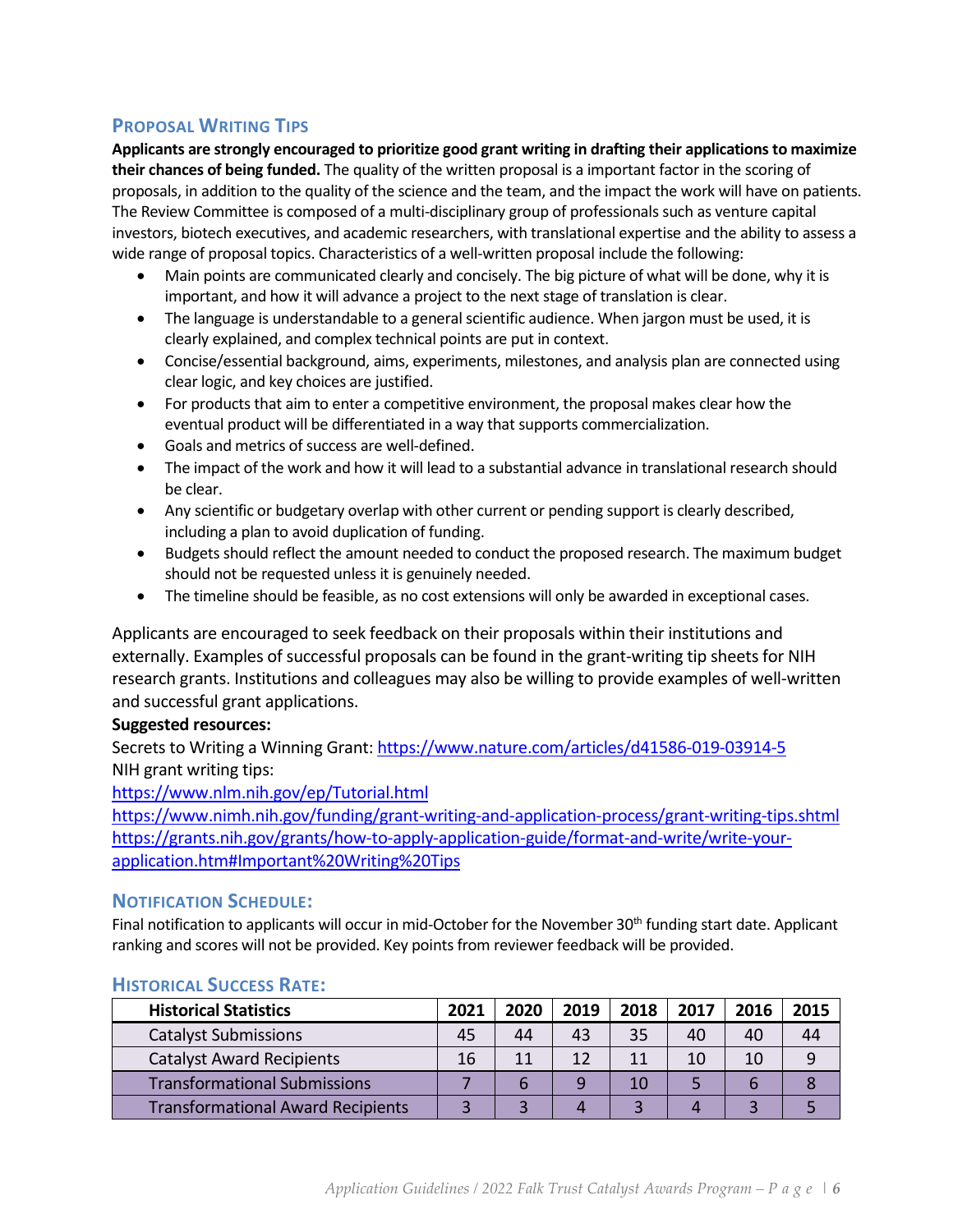# <span id="page-6-0"></span>**Terms of the Award**

**Award Amount and Funding Period**: Awards are made according to the stated schedule. Recipients may postpone the start date for up to three (3) months without an approval, but the revised date must be noted either on the signature page of this Agreement or by an email notification to the Administrator. Longer delays must be approved by the Administrator. A delayed start date will not reduce the total award period but will adjust the schedule out to include the entire period.

Awards are made to non-profit academic, medical, non-governmental, or research institutions within the United States on behalf of the Recipients. The Institution is responsible for the administrative and financial management of the Project, including any subcontracts, and maintaining adequate supporting records and receipts of expenditures.

**COVID-19 Related Research Disturbances:** Upon award funding recommendation notification, the Recipient or recommended principal investigator ("PI") if not the Recipient and the Institution shall confirm that the Recipient's laboratory (and any laboratories/facilities/staff included in the proposed Project) will be operational, and able to start the work described in the Project's research proposal by funding start date or within the standard three (3) month delayed start timeframe. Start dates beyond the three (3) month timeframe will be considered with assurances from the Institution.

**Institutional Assurances**: Recipients must adhere to all federal, state, and local regulations regarding the use of human subjects, animals, radioactive or hazardous materials, and recombinant DNA in this Project. It is the responsibility of the Recipient's Institution to ensure that all approvals (IRB, IACUC, other) are in place prior to releasing any award funds. The confirmation of the representative of the Institution on the application forms confirms this oversight.

**Liability:** Each party shall be responsible for its negligent acts or omissions and the negligent acts or omissions of its employees, officers, agents, or directors, to the extent allowed by law.

**Research Misconduct:** Institution certifies that it has established administrative policies as required by Public Health Service Policies on Research Misconduct, 42 CFR § 93, and will comply with the policies and requirements (collectively, the "Policy") set forth therein. In the unlikely event that a Recipient is involved in an investigation of research and/or financial misconduct directly related to the Project, he or she will be subject to the procedures in place at the Institution as applicable. According to the Policy, research misconduct is defined as the "fabrication, falsification, or plagiarism in proposing, performing, or reviewing research, or in reporting research results. It does not include honest error or difference of opinion."

To the extent legally permissible, the Institution must notify the Administrator of a finding of research and/or financial misconduct related to the Project. Research misconduct may affect the Recipient's continued eligibility for support for the Project.

**Other Funding:** Neither the Institution nor the Recipient will accept funding from another source which will result in an overlap of funding for this Project or result in greater than 100% effort of the Recipient or Key Personnel. The Institution and the Recipient are responsible for determining whether acceptance of this award will jeopardize support they may receive from other sources and ensuring that the Recipient has the capacity required to perform the Project within the proposed timeline. The Recipient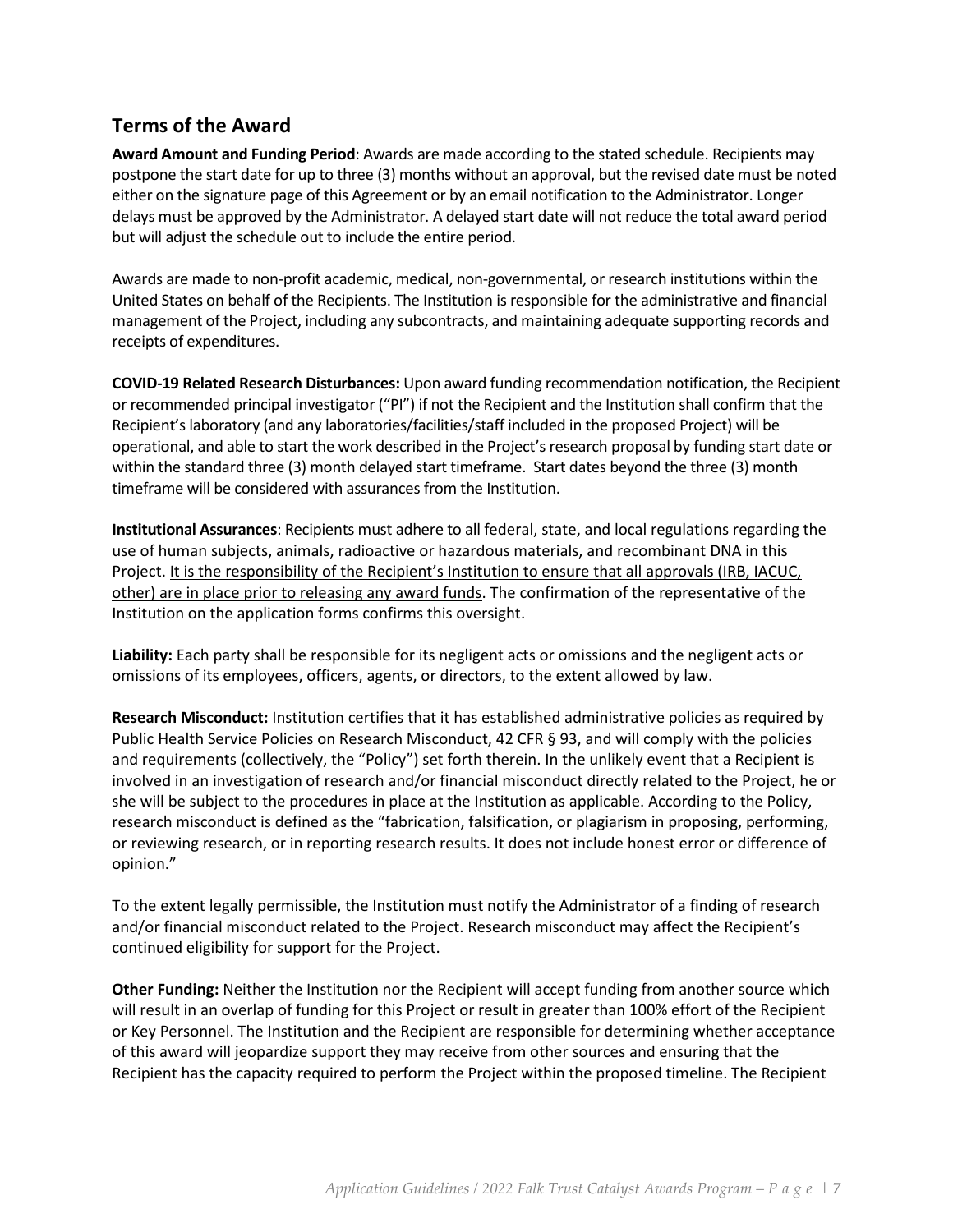will immediately report to the Administrator any additional funding available for activities related to this Project.

**Use of the Award Funds:** The laws of the United States place certain restrictions on the way funds awarded by charitable trusts and foundations may be expended. **Award funds and any interest earned may be used only for the research project and budget as submitted in the Recipient's Project proposal**. Funds may not be expended for any other purpose without the prior written approval of the Administrator.

The Recipient Institution must exercise proper stewardship over award funds and ensure that costs charged to the award are allowable, allocable, reasonable, necessary, and consistently applied in line with the Project's accepted proposal and budget. The Institution shall be liable for reimbursement to the Funder of any award funds associated with any inappropriate or unauthorized expenditures or fraudulent or improper conduct involving the use of award funds. The grant monies which have been awarded, including any interest earned therein, may only be used for the purposes stated in this Agreement.

Expenses eligible for support include the Recipient's salary and fringe benefits; salaries and fringe benefits of personnel essential to the Project for only their work as it directly relates to the Project; publication of scientific data; travel to scientific meetings; laboratory and data processing supplies; and other direct expenses such as equipment essential to the Project. Award funds may only be used for salaries in proportion to the percent effort on the Project. However, percent effort may exceed the percent of total remuneration requested.

Funds may not be used for new construction, the renovation of existing facilities, fundraising projects, or endowments. Funds may not be used for any political activity, accumulated deficits, or for any other purpose prohibited by the Internal Revenue Service Code. Funds awarded for the direct costs of the Project may not be used for general operating costs. Research-related expenses not directly related to the Project, general office supplies, individual institutional administrative charges in addition to indirect costs (e.g. telephone, other electronic communication, IT network), professional membership dues, and pre-award charges are **not** allowable expenses.

**Indirect Costs** (institutional overhead): Indirect costs may not exceed 10% of direct costs. In instances where there is a subcontract, the combined dollar amount for indirects taken by both the Recipient Institution and the contracting institution may not exceed total allowed indirects of the accepted budget.

**Re-Budgeting**: Expenditures are expected to be within reasonable range of the Project budget as accepted by the Administrator. All requests for re-budgeting or reallocation of grant funds over \$20,000 must be clearly justified in the annual financial report or conveyed in an update to the report to the Administrator a minimum of thirty (30) days prior to the requested effective date of change. The request must include the current allocation of resources along with specific detail and justification for the reallocation. If the Institution makes a request for re-budgeting or reallocation outside of the annual progress reporting process, Institution must contact Program Staff to obtain the required forms.

**Financial Responsibilities of Award Recipient Institution**: The Institution will keep systematic records of all expenditures relating to the Project. Vouchers consisting of bills, invoices, cancelled checks, receipts, etc. will be retained by the Institution for three (3) years after the close of the award period and will be available for inspection by representatives of Funder during normal business hours and upon reasonable notice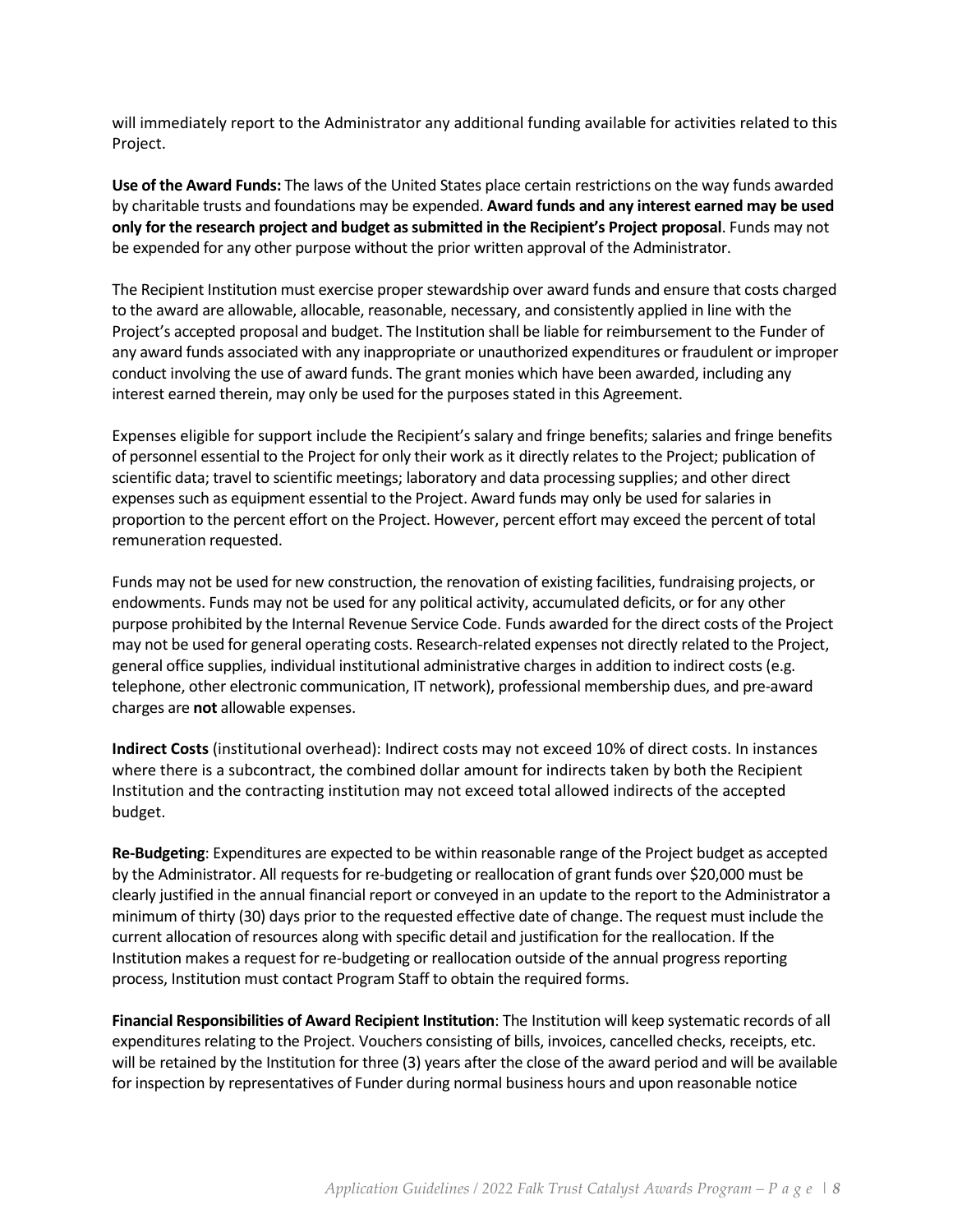throughout this period. The Funder may, at their expense, examine, audit, or have audited the records of the Institution insofar as they relate to Project activities supported by this award.

**Carry Forward of Funds**: All requests to carry forward unspent funding from one year's budget to the next must be clearly justified in the annual financial report. Amounts greater than \$50,000 will be scrutinized and may be disallowed if adequate justification is not provided.

**No-Cost Extension (NCE)**: A no-cost extension for up to twelve (12) months may be granted upon receipt and approval of a no-cost extension request. The NCE request form must be submitted between 30 and 90 days prior to the end of the award period. Incomplete forms will not be processed. The NCE request form includes a section for justifying the extension, the unexpended balance, and a timeline for expenditure of the remaining funds. A final scientific report is due at the completion of the extension period. Any portion of the award not expended at the conclusion of the extended period must be returned to the Administrator within sixty (60) days. *Due to the increased flexibility given to applicants beginning in 2021 regarding the award duration, for awards beginning in 2021 and subsequent years, NCEs will only be granted in exceptional circumstances.*

**Changes in Award Status:** Any changes in the Project's research design including changes to/omission of specific aims described in the Recipient's accepted Project proposal require a formal written request and prior approval before implementation. Changing of Project plans without prior approval may result in the suspension of payments, early termination of the award, and/or reimbursement to the Funder of any expended or unexpended funds. Any change in percent effort of the Recipient, or other personnel providing a substantial intellectual contribution to the Project (collectively, the "Key Personnel") requires prior written request and approval. Requests should include the reason for the change and a description of how the change will affect the scope of work, implementation, and timeline of the Project. All requests for changes to the Project design, aims, or percent effort of the Recipient or Key Personnel must be received by the Administrator at least thirty (30) days prior to the desired effective date of the change.

**Transfer or Termination of Award**: Awards are made to the Institution where the named Recipient is conducting research. If the Recipient plans on moving to another non-profit academic, medical, nongovernmental or research institution during the award period, Recipient will notify and seek approval from the Administrator to continue the Project at the Recipient's new institution. If approved, the Institution will return unexpended Project funds, subject to allowable costs and non-cancelable obligations, to the Administrator to coordinate the transfer of unexpended funds to the new institution.

In the event of early termination of this Agreement, for any reason, Institution will be reimbursed for allowable costs and non-cancellable obligations incurred prior to the date of termination.

If the Recipient is not continuing the Project in another nonprofit research setting, the award will be canceled, and unused funds must be returned within sixty (60) days. Transfer of the award to another PI, if applicable, is not permitted. Disposition of and title to any equipment purchased by the Recipient with award funds will be evaluated on a case-by-case basis. If the Project is terminated for any reason, any unused funds, subject to allowable costs and non-cancelable commitments incurred in the performance of the Project but not yet paid for, must be returned to the Administrator within sixty (60) days. Performance under this Agreement may be terminated by either party upon thirty (30) days written notice to the other.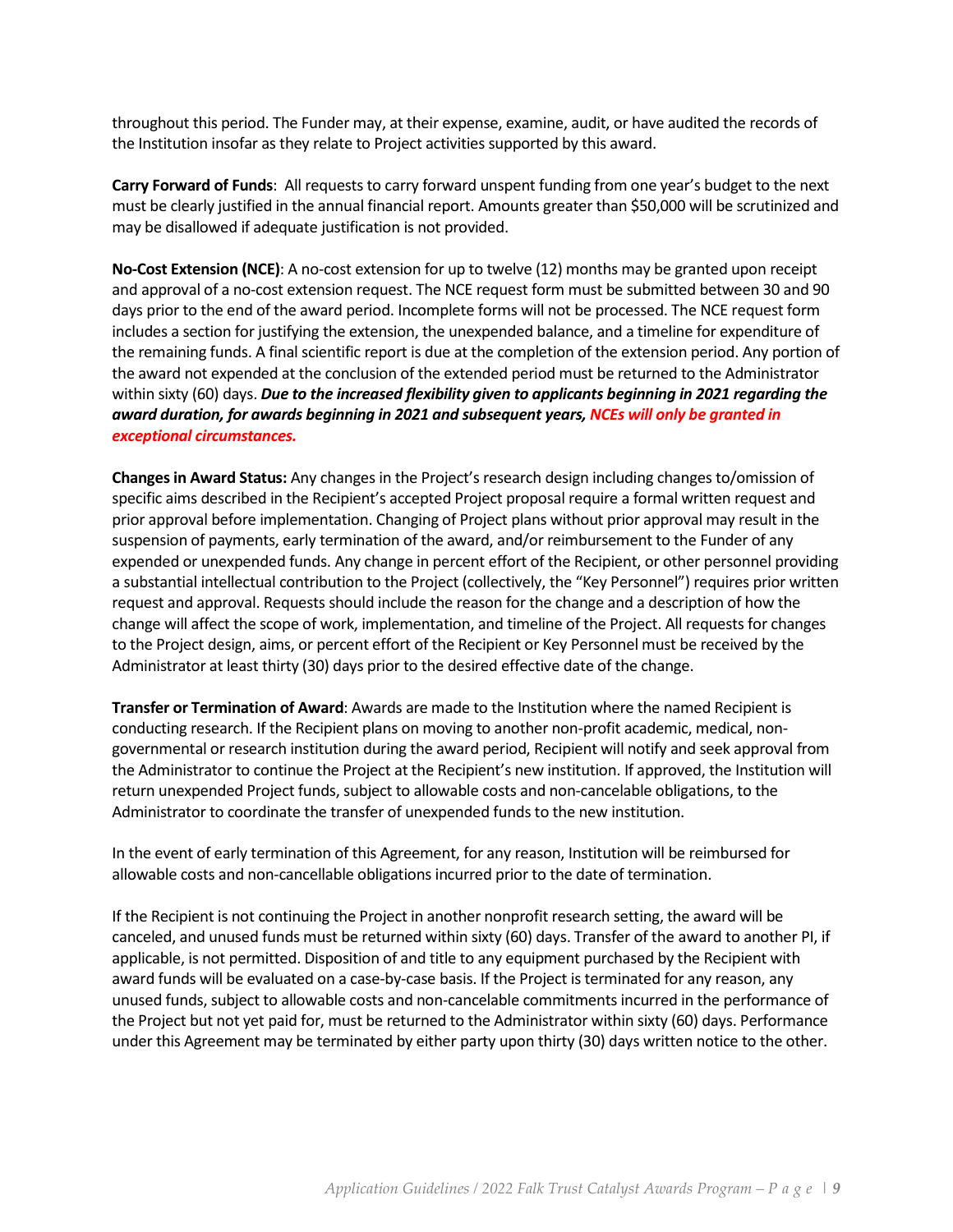It is the responsibility of the Recipient as well as the Institution to notify the Administrator of any change in employment status of the Recipient in a timely manner and usually not less than thirty (30) days prior to such change.

**Unused Funds and Reversion**: Should any of the following events occur, the Administrator, on behalf of the Funder, may demand repayment of all unexpended portions of the award; moreover, all unpaid installments may be cancelled. The Institution is also required to give written notice if there is a change in the Institution's status as noted below.

- A determination, preliminary or otherwise, is made by the United States Internal Revenue Service that the award does not constitute a qualifying distribution.
- **The Institution fails to perform any of its duties, in the judgment of the Funder, the Administrator,** or its Scientific Review Committee, required by this Agreement. In such cases, the Administrator shall provide no less than thirty (30) days termination notice in writing to the Institution, upon which the Institution shall have an additional thirty (30) days following receipt of such notice within which to cure any deemed failures.
- The Institution ceases to be exempt from income taxes under the Internal Revenue Service Code or becomes a private foundation.
- **There is a material change in the purpose, character, or method of operation of the Institution such** as to jeopardize its tax status.

**Unexpended Funds**: Any unspent funds remaining at the close of an extended Project period must be returned to the Administrator within sixty (60) days.

**Medical and Family Leave:** The Recipient may continue to expend any award funds allocated to salary during medical or parental leave consistent with the Institution's policies.

**Reporting Requirements and Payment Schedules**: Final scientific and financial reports are due sixty (60) days following conclusion of the award period. Progress reports are due six (6) months after the award start date for one-year awards and on September 30 for multi-year awards, regardless of award start date. The Recipient will receive access to the required online report forms by email approximately three (3) weeks prior to their due dates. It is the responsibility of the Recipient to email the financial report form to the Institution's Financial Officer and ensure that the Administrator receives this completed form. The Funder and Administrator reserve the right to place a hold on funds where the Recipient is non-compliant with these reporting requirements.

Requests for a no-cost extension or re-budgeting should be made to the Administrator a minimum of thirty (30) days and a maximum of ninety (90) days prior to requested effective date of change. In cases where an extension has been granted, Recipients may be required to file an interim status report.

**Patents, Copyright, and Intellectual Property:** The Recipient should follow the Institution's policies regarding discoveries or any other intellectual property that results from research conducted under this Project. Neither the Administrator nor the Funder of this Project will retain any rights to intellectual property including patents, copyrights, trademarks, or other proprietary rights that result from the Project.

**Confidentiality and Third-Party Release:** Application materials as well as scientific progress and final reports are considered confidential. The Administrator engages third parties who have the necessary expertise to review the submitted materials and evaluate each project. Although the Administrator endeavors to protect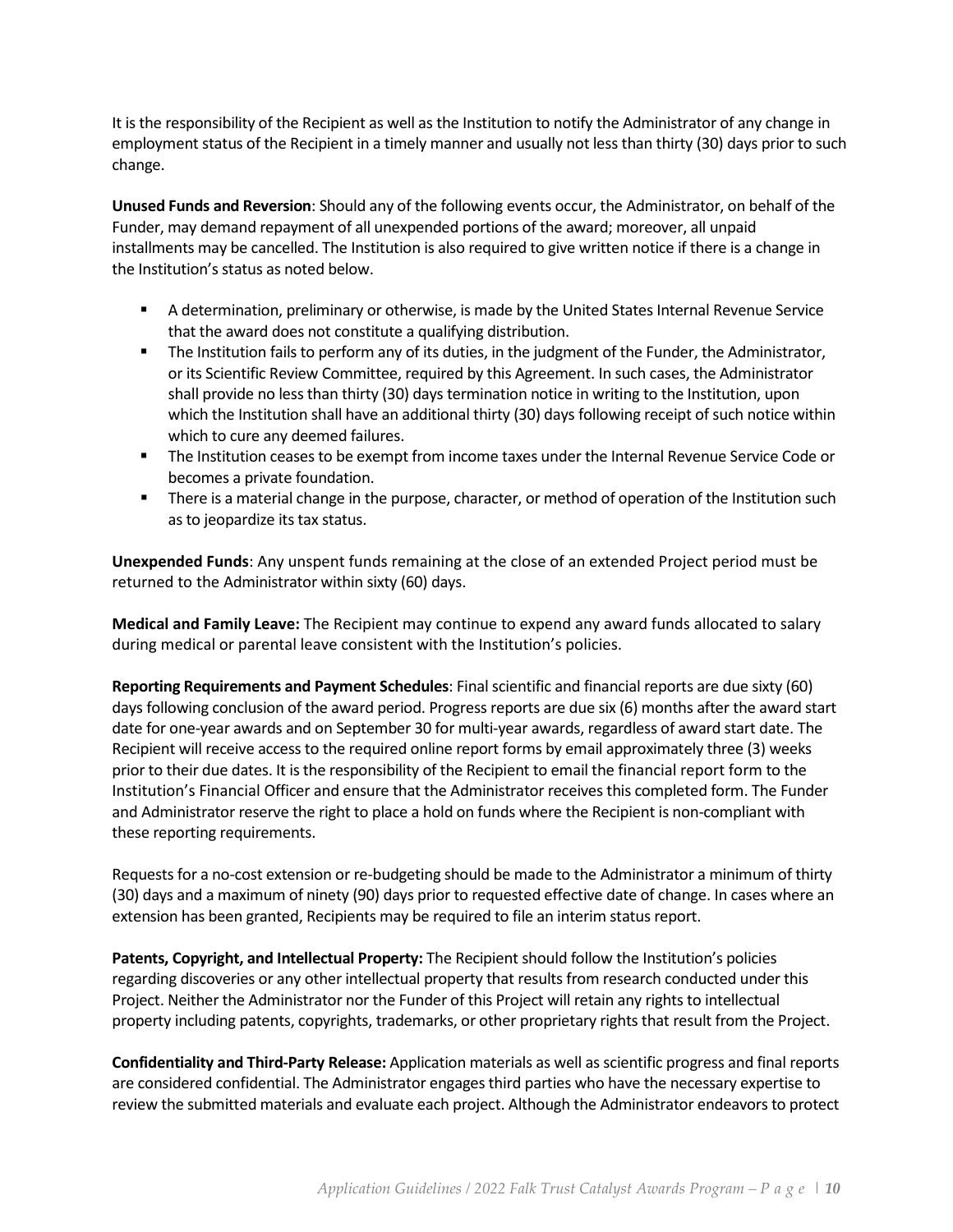the confidentiality of the reports by requiring reviewers to sign confidentiality agreements, confidentiality cannot be guaranteed. The Administrator and the Funder are not responsible for any consequences resulting from the disclosure of the content of these materials to such third parties.

The Administrator and the Funder reserve the right to public acknowledgement of Project information (Recipient Name, Institution, Project title and research summary). This information will be made available through the website of the Administrator (www.tmfgrants.org/Falk) and may be posted on other affiliated organization websites, publicly accessible databases of privately funded awards, or published in print form or other media. As noted in the application guidelines, the Project summary submitted with the application will be posted on the Administrator's website if the Project is funded

**Scientific Poster Sessions and Events:** The Recipient is expected to share research findings in a timely manner through professional meetings and/or publications.

**Acknowledgements**: Professional publications or presentations resulting from Project work supported by the award must acknowledge**,** the **Dr. Ralph and Marian Falk Medical Research Trust, Bank of America, Private Bank.**

**Post Award:** Recipient shall make good faith efforts to respond to the Administrator's reasonable requests for information on his/her research progress, new position, affiliation, or contact information (especially email address) following the award period. The Recipient may be requested to provide a current Biosketch or update information in an online database. The Recipient understands that this obligation survives the award period.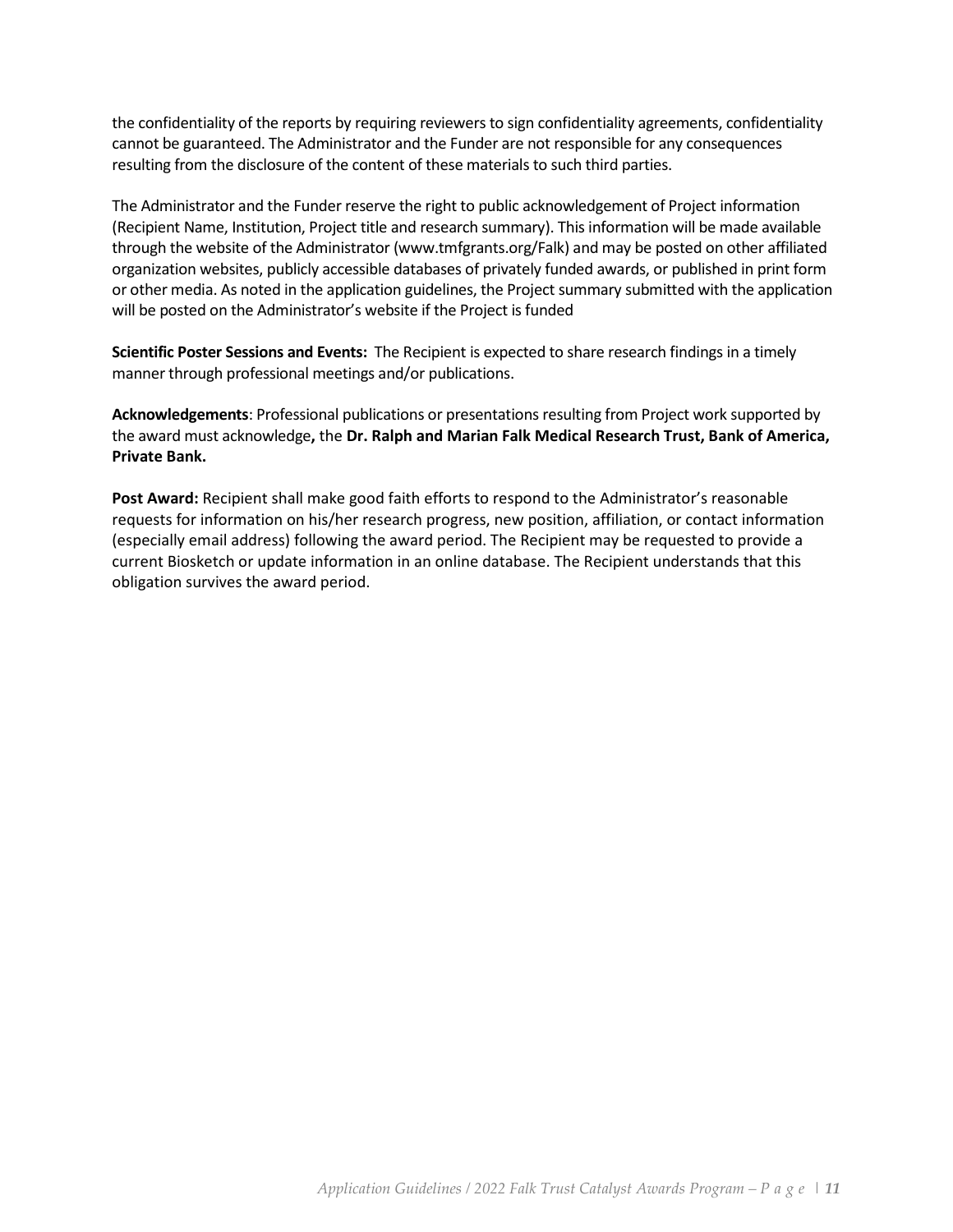# <span id="page-11-0"></span>**APPLICATION INSTRUCTIONS**

#### **Use this link to begin a NEW application:**

[https://www.GrantRequest.com/SID\\_738?SA=SNA&FID=35089](https://www.grantrequest.com/SID_738?SA=SNA&FID=35089)

#### **Return to a SAVED application:**

[https://www.GrantRequest.com/SID\\_738?SA=AM](https://www.grantrequest.com/SID_738?SA=AM)

#### **Sharing/Transferring your application with your Institutional Representative(s) for Certification:**

- The Applicant is considered the "Owner" of this request. The Applicant/Owner is required to secure sign off from their Institutional Representatives, such as OSP and Finance, by "transferring ownership" temporarily to complete the Institutional Representative Information
- Transfer takes place on the applicant's account page: [https://www.GrantRequest.com/SID\\_738?SA=AM](https://www.grantrequest.com/SID_738?SA=AM)
- All contacts must have an Account to share applications
- New users will Create an Account with their own email and password
- Use the transfer **in the under the Action** heading to transfer ownership
- The Institutional Representative will transfer ownership back to the Applicant prior to submission

### **Please complete the following tabs in the online form:**

- **Institution's Tax ID Number**
- **Eligibility Quiz**
- **Applicant Data**: Institution, Contact, and Educational background information. Provide the PI's ORCID identification number, if available. If there are **multi-PIs**, one must be designated as the "Administrative or Lead" PI.
- **Key Personnel**: Multi-PI and Collaborator names and institutional affiliations should be supplied in the Key Personnel fields, if applicable.
- **Research Proposal**: Project Title, Keywords, Project Summary, Non-technical Summary and Overview, Experimental Systems, Translational Stage, Description of Translational Potential, and Applicant's initials to certify the accuracy of submitted information.
- **Institutional Certification**: Complete Institutional Contact fields. The Institutional Representative administratively responsible for the oversight of the project must certify that the eligibility requirements have been met, that the Institution has reviewed the application and approved it for submission, and that the Institution understands the Terms of the Award. Endorsement by the Institutional Representative confirms that the Institution will commit to appropriate oversight if the project is funded, including ensuring that the Lead Applicant has obtained any required human subjects (IRB), animal use (IACUC), or institutional equivalent approvals.
- **Attachments**: **Two Uploads are required-** please name the files:
	- 1. LastName, FirstName 2022C.pdf **Application Form** should include the items listed below combined into PDF for upload. On the final PDF, make sure all pages are numbered sequentially starting with the Application Cover Sheet as page #1. This PDF must be named LastName, FirstName 2022C.pdf (for example: Doe, Jane 2022C.pdf).
	- 2. LastName, FirstName 2022C\_Budget.xlsx **Budget and Other Support Form**

**Templates** for Application Form (Word), Budget Form (Excel): <https://hria.org/tmf/FalkCAP>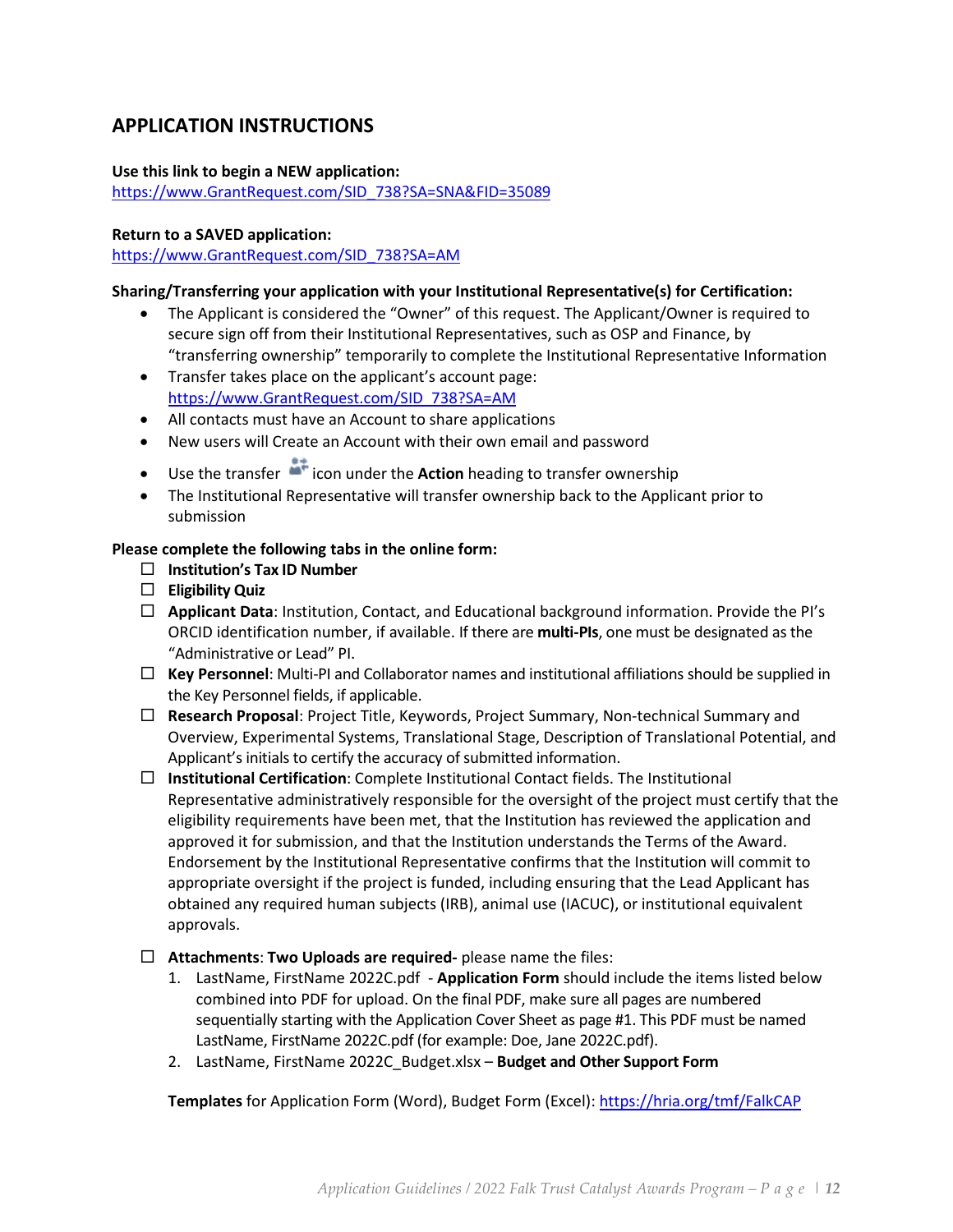#### **Application Form (PDF):**

- **A. Cover Page:** Requested duration, amount requested, translational stage, certification, and investigative team.
- **B. Table of Contents:** Follow the Table of Contents template and number all pages sequentially.
- **C. Project Title and Summary, Performance Sites, Non-Technical Overview and Summary, and Description of Translational Potential:** Follow the instructions in the application form template for each section.
- **D. Research Proposal:** Outline succinctly how the proposed research project addresses critical scientific and therapeutic roadblocks that may open new avenues for treating and curing disease.

**Research Proposal Format**: Arial 11 font and size must be used in the text of the research proposal section. Use single spacing within paragraphs, double spacing between paragraphs and 1-inch margins on all four sides. Figure legends do not count towards word limits, however any figures, graphs, tables or pictures, including their legends must fit within the indicated page limits for each section. For these visuals, the minimum is an 8 point-font size. Supplementary material (e.g. reprints of publications, appendices, and additional data) are not permitted.

### **Utilize headings provided in the application template. Include these sections:**

- **1) Background and Significance (maximum 1000 words, 2 pages including figures):** Provide a detailed rationale for the entire transformational research program, while providing a context for the proposed Catalyst Research Award. Include sufficient background information to allow non-subject matter experts to assess the proposal.
- **2) Preliminary data (maximum 1000 words, 3 pages including figures)**
- **3) Specific Aims (maximum 500 words, 1 page including figures):** These should be specific, measurable, and necessary preliminary steps for the overall research effort. These aims will form the basis of the Catalyst Award milestones.
- **4) Research design, experimental methods, and analytical plan (maximum 2000 words, 4 pages including figures)**
- **5) Research limitations and contingencies (maximum 300 words)**
- **6) Community engagement (maximum 250 words):** Briefly explain how the patient and payer voice has been involved in developing the project if relevant. Explain how you intend to include patient input going forward including any plans for patient or community engagement and dissemination of results. Please note that award funding may be budgeted for this purpose.
- **7) Commercialization potential (maximum 250 words):** Briefly explain how the eventual product will be used in clinical medicine if successful. If relevant, explain the value proposition in the context of the competitive environment, and the market potential for the proposed product. How will the cost of the product relate to the value gained in improved quality and length of life?
- **8) Investigative team (maximum 200 words):** Briefly describe how the team will function including the relevant qualifications of the investigative team and how the team members, including collaborators, will contribute to the project. If relevant, include how the team will bring diverse perspectives and promote diversity, equity, and inclusion within the team and/or in the research process. This section can include the management plan.
- **9) Catalyst Project Milestones and Research Plan Table (maximum 1 page)**: Create a summary table (no more than one page) based on the specific aims, that shows each milestone, the associated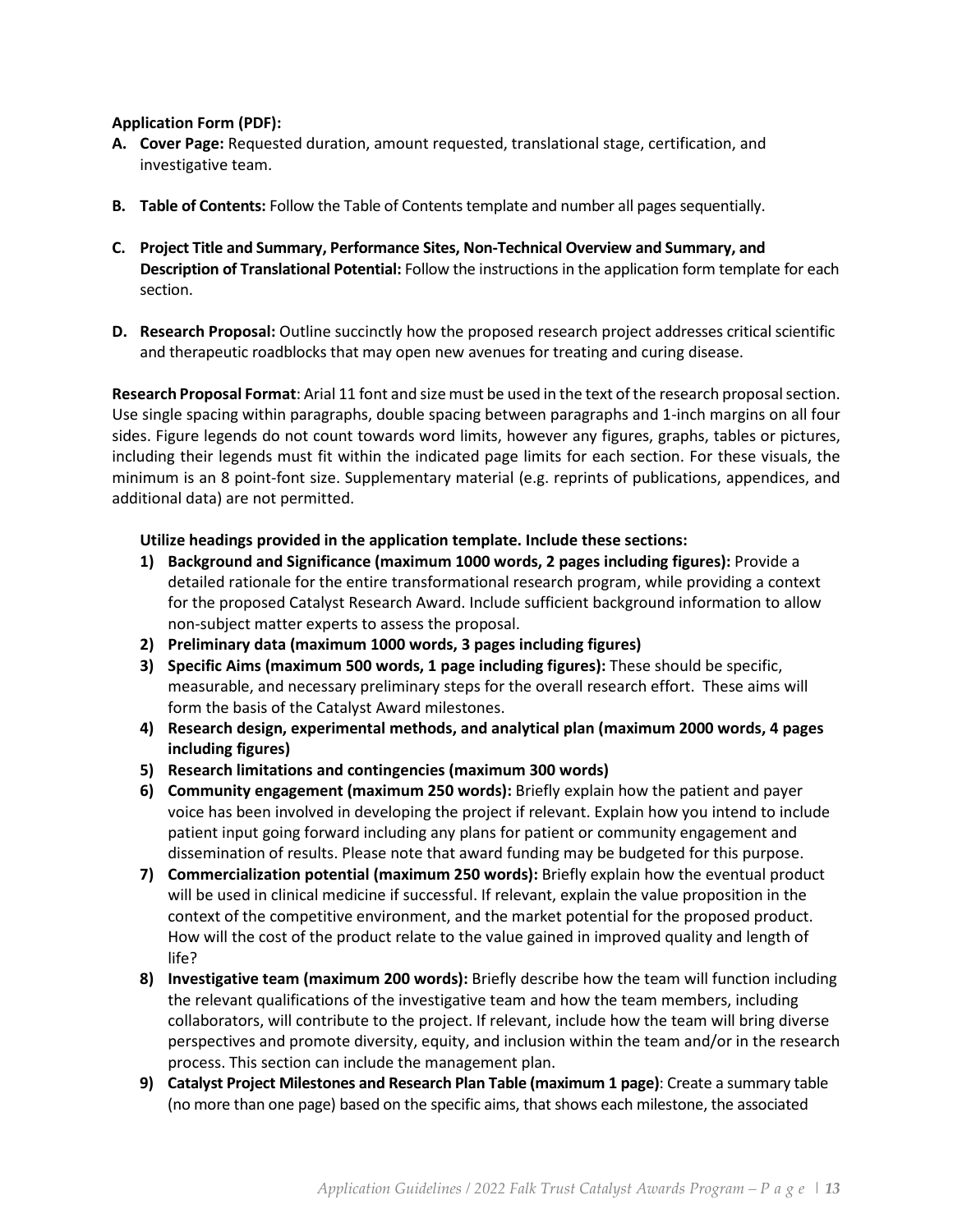benchmark measure(s) of success, estimated timeline; it may also include other explanatory material (including key personnel or collaborators). The successful completion of these activities will form the basis of subsequent Transformational Award applications. Please include specific data, methods, and benchmarks that will demonstrate achievement of each milestone. Quantitative benchmarks must include reference to statistical methods including sample size justification. *Due to the increased flexibility in the award duration, proposed timelines and milestones should be realistic, and No Cost Extensions will only be approved in exceptional cases*. Note: All personnel and collaborations should be related to the achievement of milestones.

- **10) Optional Sections, not included in page limit**: (a) management plan required for multiple-PI projects, optional for others (if not included in the Investigative Team section above). (b) Human or animal studies considerations, as applicable. For human studies, include an enrollment table that describes recruitment of women and racially and ethnically diverse participants in proportions that reflect how the disease affects the population.
- **11) Literature Cited (not included in page limit)**
- **E. Biosketch of PI/Applicant (use the latest NIH biosketch, max 5 pages)**: If applicable, please also include Multi-PI Biographical Sketch(es) to the upload. It is not necessary to include a collaborator's biosketch unless they are key personnel.
- **F. Department or Division Chair's Letter**: This letter (forwarded to the Applicant for upload) must address the applicant's qualifications to conduct the proposed research as well as note the space and equipment available for the completion of the project. If the applicant is Chair of his/her department, a letter of recommendation from the Dean should be submitted. The letter should include a section summarizing the institution's commitment to diversifying the research workforce and should provide evidence of how the institution prioritizes diversity, equity, and inclusion as core values.
- **G. Letter(s) of Collaboration (if applicable)**: When applicable, letters confirming the availability of resources outside the Applicant's institution or letters confirming any significant collaboration may be included (forwarded to the Applicant for upload). These are not additional letters of recommendation.

### **Budget and Other Support Form (Excel)**

- **A. Budget, Summary, and Justification:** Complete each tab in the Excel spreadsheet template as indicated in the instructions on tab 1. Indirect costs (institutional overhead) may not exceed 10% of direct costs. In instances where there is a subcontract, the subcontract budget must be included and combined dollar amount for indirects taken by both the Award Recipient Institution and the contracting institution may not exceed total allowed indirects per award. Budgets should reflect only the amount needed to conduct the proposed research. The maximum budget should not be requested unless it is genuinely needed. The justification for all budget items must be explained. The compensation for personnel funded by Falk awards cannot exceed the NIH salary cap. For personnel whose institutional salary exceeds the applicable rate, the amount of salary charged to the Falk award must be limited to their percent effort multiplied by the salary cap rate. Salaries must be in proportion to the percent effort on the research project; however, percent effort may exceed the percent of total salary support requested from the Program. If the requested salary for any personnel listed on the proposal exceeds the NIH salary cap the application will not be processed.
- **B. Other Support Page:** Using the Other Support tab in the Excel spreadsheet template